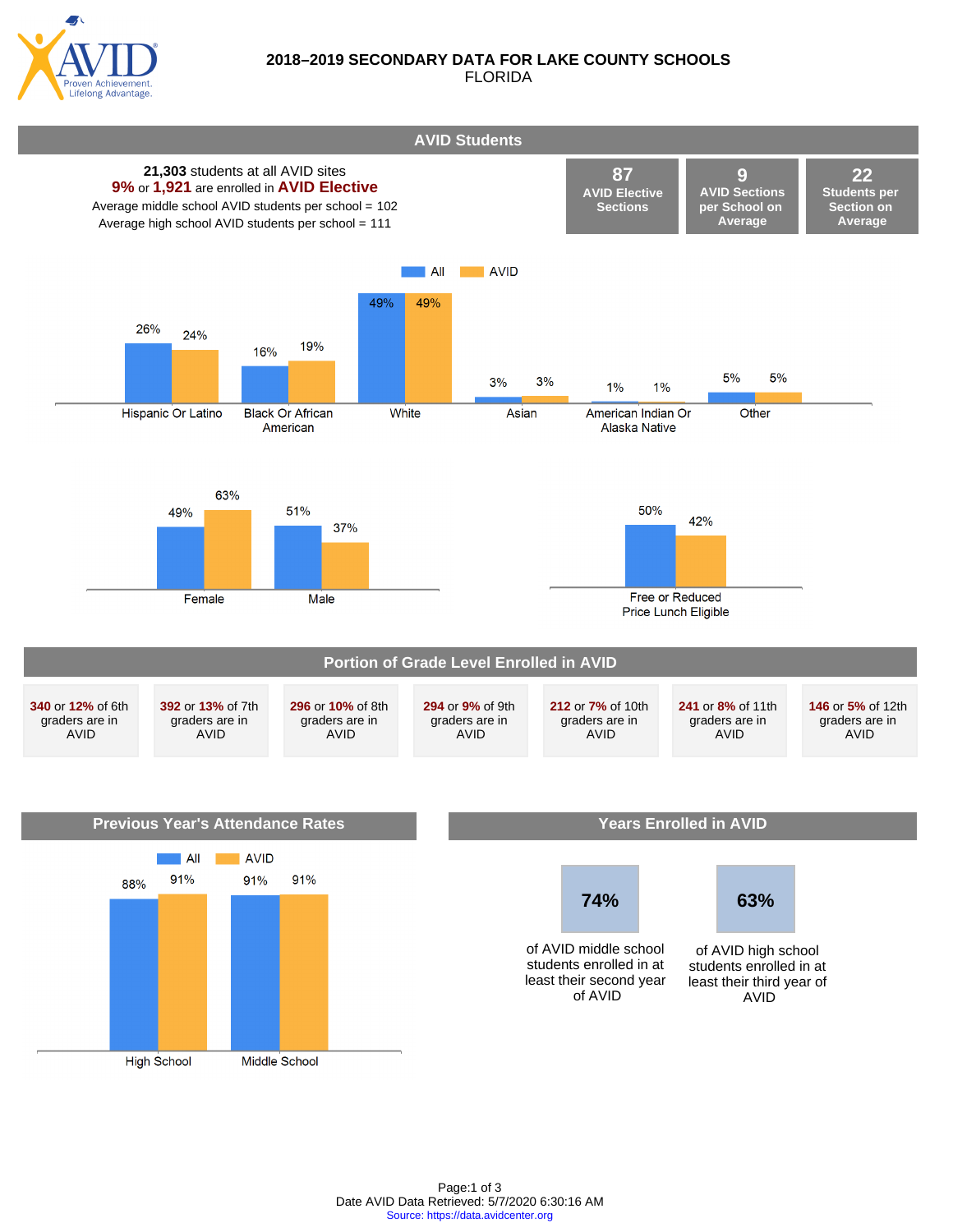

### **2018–2019 SECONDARY DATA FOR LAKE COUNTY SCHOOLS** FLORIDA



**6th–8th Graders**

# Enrolled in Algebra 1, 8th grade Common Core math, or a higher level math course



### Enrolled in Honors course or high school credit bearing course (other than math)